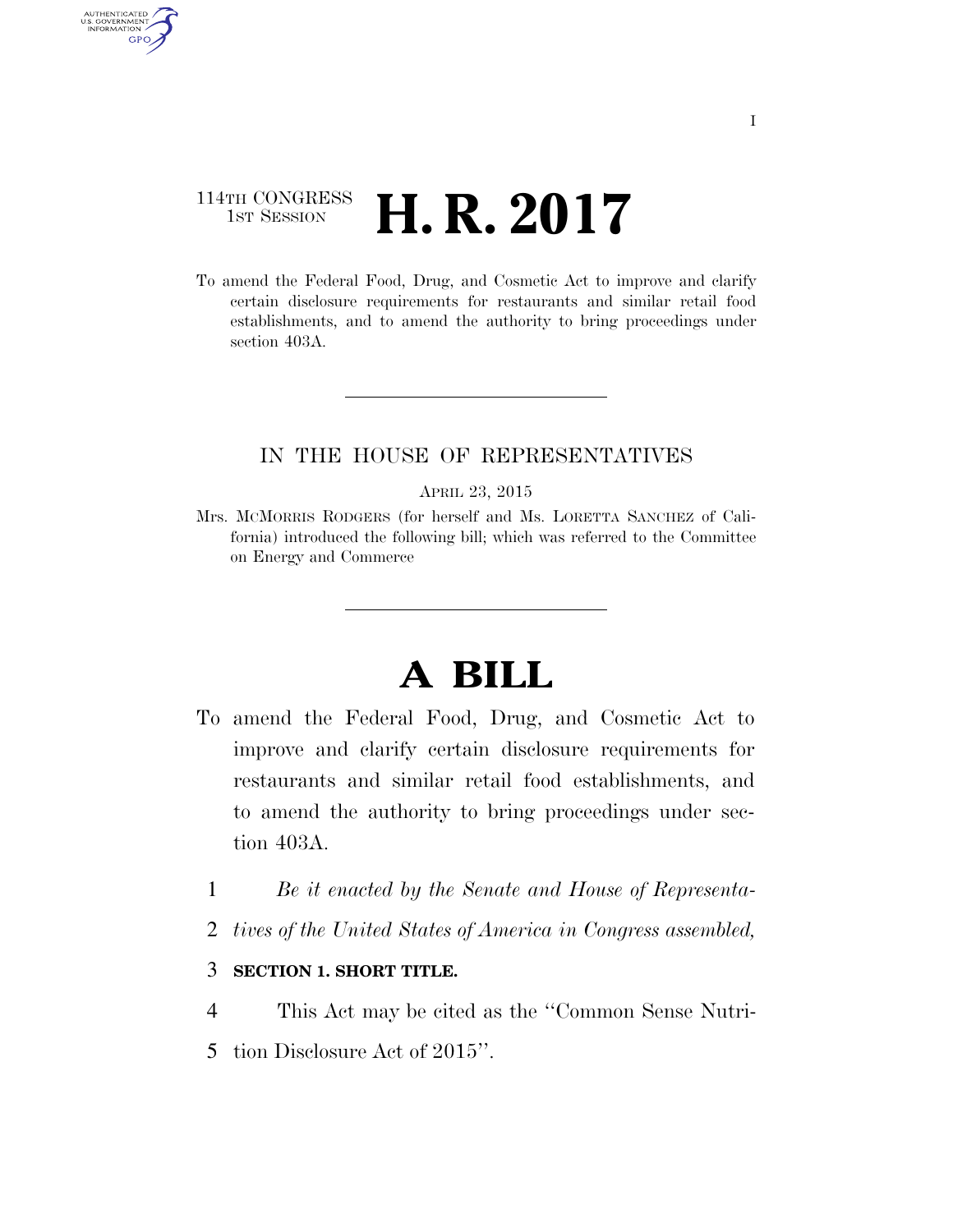| $\mathbf{1}$   | SEC. 2. AMENDING CERTAIN DISCLOSURE REQUIREMENTS             |
|----------------|--------------------------------------------------------------|
| $\overline{2}$ | FOR RESTAURANTS AND SIMILAR RETAIL                           |
| 3              | FOOD ESTABLISHMENTS.                                         |
| $\overline{4}$ | Section $403(q)(5)(H)$ of the Federal Food, Drug, and        |
| 5              | Cosmetic Act $(21 \text{ U.S.C. } 343(q)(5)(H))$ is amended— |
| 6              | $(1)$ in subclause $(ii)$ —                                  |
| 7              | $(A)$ in item $(I)(aa)$ , by striking "the num-              |
| 8              | ber of calories contained in the standard menu               |
| 9              | item, as usually prepared and offered for sale"              |
| 10             | and inserting "the number of calories contained              |
| 11             | in the whole standard menu item, or the num-                 |
| 12             | ber of servings and number of calories per serv-             |
| 13             | ing, or the number of calories per the common                |
| 14             | unit division of the standard menu item, such                |
| 15             | as for a multiserving item that is typically di-             |
| 16             | vided before presentation to the consumer";                  |
| 17             | $(B)$ in item $(II)(aa)$ , by striking "the num-             |
| 18             | ber of calories contained in the standard menu               |
| 19             | item, as usually prepared and offered for sale"              |
| 20             | and inserting "the number of calories contained              |
| 21             | in the whole standard menu item, or the num-                 |
| 22             | ber of servings and number of calories per serv-             |
| 23             | ing, or the number of calories per the common                |
| 24             | unit division of the standard menu item, such                |
| 25             | as for a multiserving item that is typically di-             |
| 26             | vided before presentation to the consumer"; and              |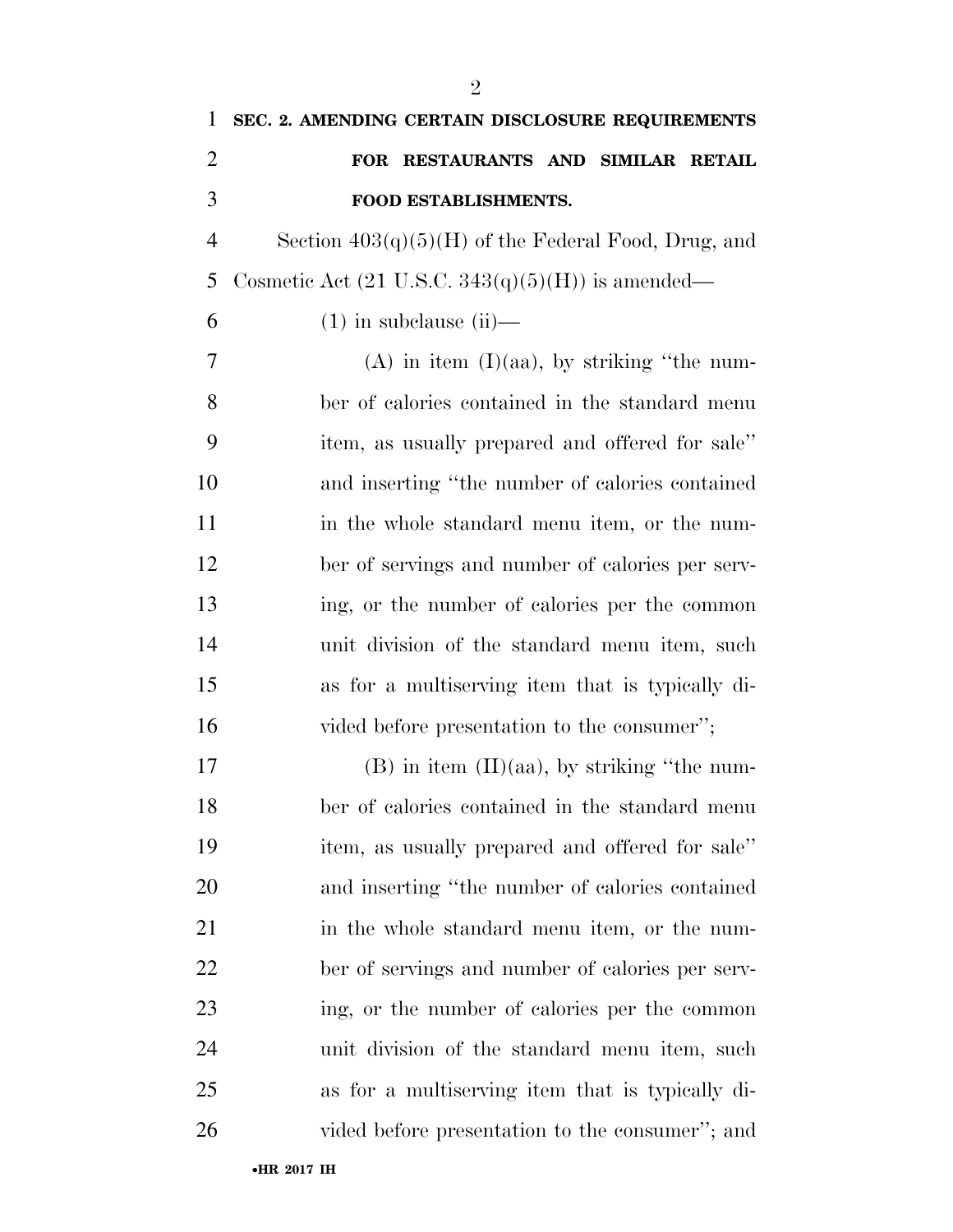| $\mathbf{1}$   | (C) by adding at the end the following                  |
|----------------|---------------------------------------------------------|
| $\overline{2}$ | flush text:                                             |
| 3              | "In the case of restaurants or similar retail food es-  |
| 4              | tablishments where the majority of orders are placed    |
| 5              | by customers who are off-premises at the time such      |
| 6              | order is placed, the information required to be dis-    |
| 7              | closed under items $(I)$ through $(IV)$ may be provided |
| 8              | by a remote-access menu (such as a menu available       |
| 9              | on the Internet) as the sole method of disclosure in-   |
| 10             | stead of on-premises writings.";                        |
| 11             | $(2)$ in subclause (iii)—                               |
| 12             | (A) by inserting "either" after "a res-                 |
| 13             | taurant or similar retail food establishment            |
| 14             | shall"; and                                             |
| 15             | (B) by inserting "or comply with subclause              |
| 16             | $(ii)$ " after "per serving";                           |
| 17             | $(3)$ in subclause (iv)—                                |
| 18             | $(A)$ by striking "For the purposes of this             |
| 19             | clause" and inserting the following:                    |
| 20             | "(I) IN GENERAL.—For the purposes of                    |
| 21             | this clause,";                                          |
| 22             | (B) by striking "and other reasonable                   |
| 23             | means" and inserting "or other reasonable               |
| 24             | means"; and                                             |
| 25             | (C) by adding at the end the following:                 |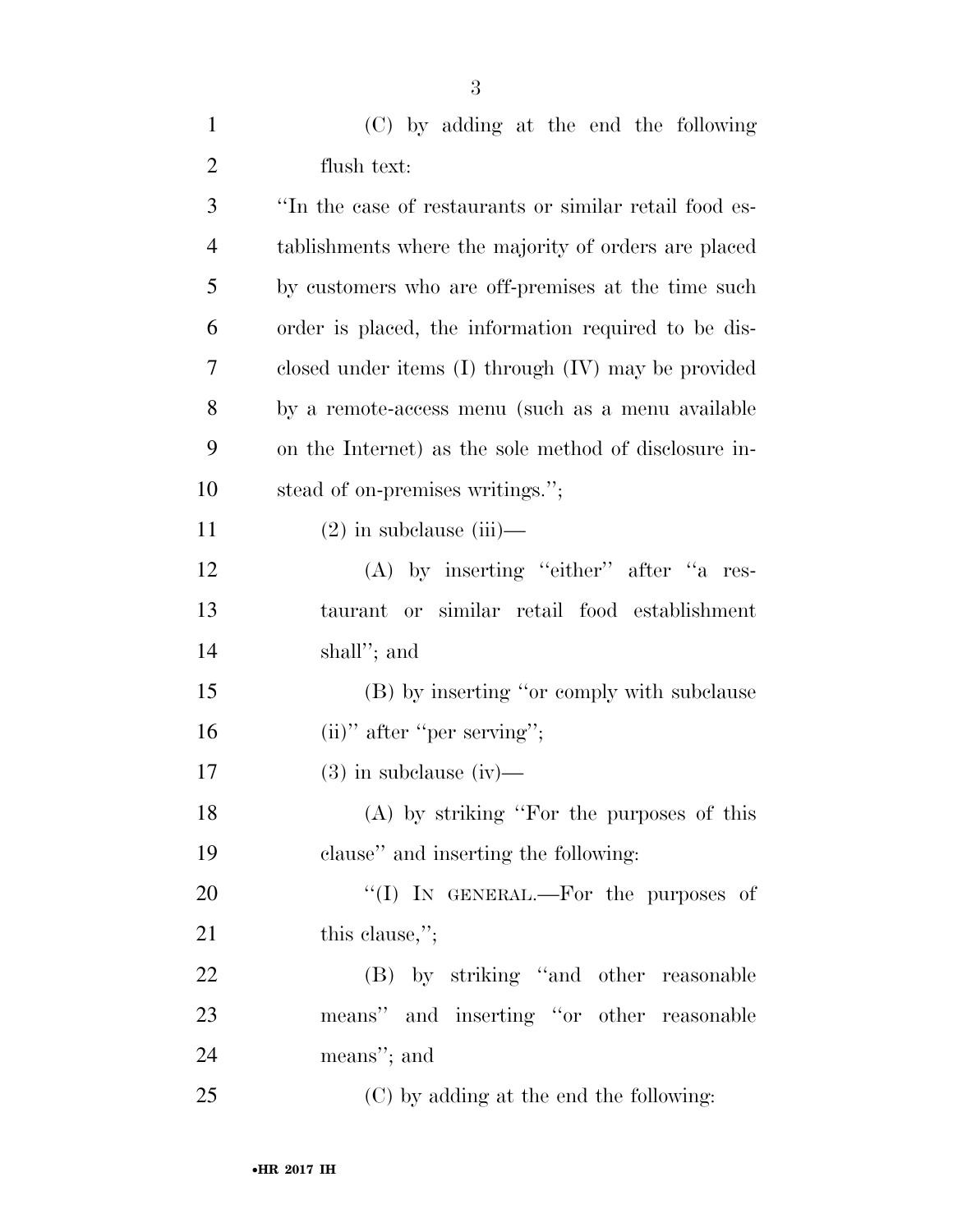1 "'(II) REASONABLE BASIS DEFINED.—For the purposes of this subclause, with respect to a nutrient disclosure, the term 'reasonable basis' means that the nutrient disclosure is within acceptable allowances for variation in nutrient content. Such acceptable allowances shall include allowances for variation in serving size, inadvertent human error in formulation or preparation of menu items, and variations in in-10 gredients."; (4) by amending subclause (v) to read as fol- lows: 13 "(v) MENU VARIABILITY AND COMBINATION MEALS.—The Secretary shall establish by regulation standards for determining and disclosing the nutri- ent content for standard menu items that come in different flavors, varieties, or combinations, but which are listed as a single menu item, such as soft drinks, ice cream, pizza, doughnuts, or children's combination meals. Such standards shall allow a res- taurant or similar retail food establishment to choose whether to determine and disclose such con- tent for the whole standard menu item, for a serving or common unit division thereof, or for a serving or common unit division thereof accompanied by the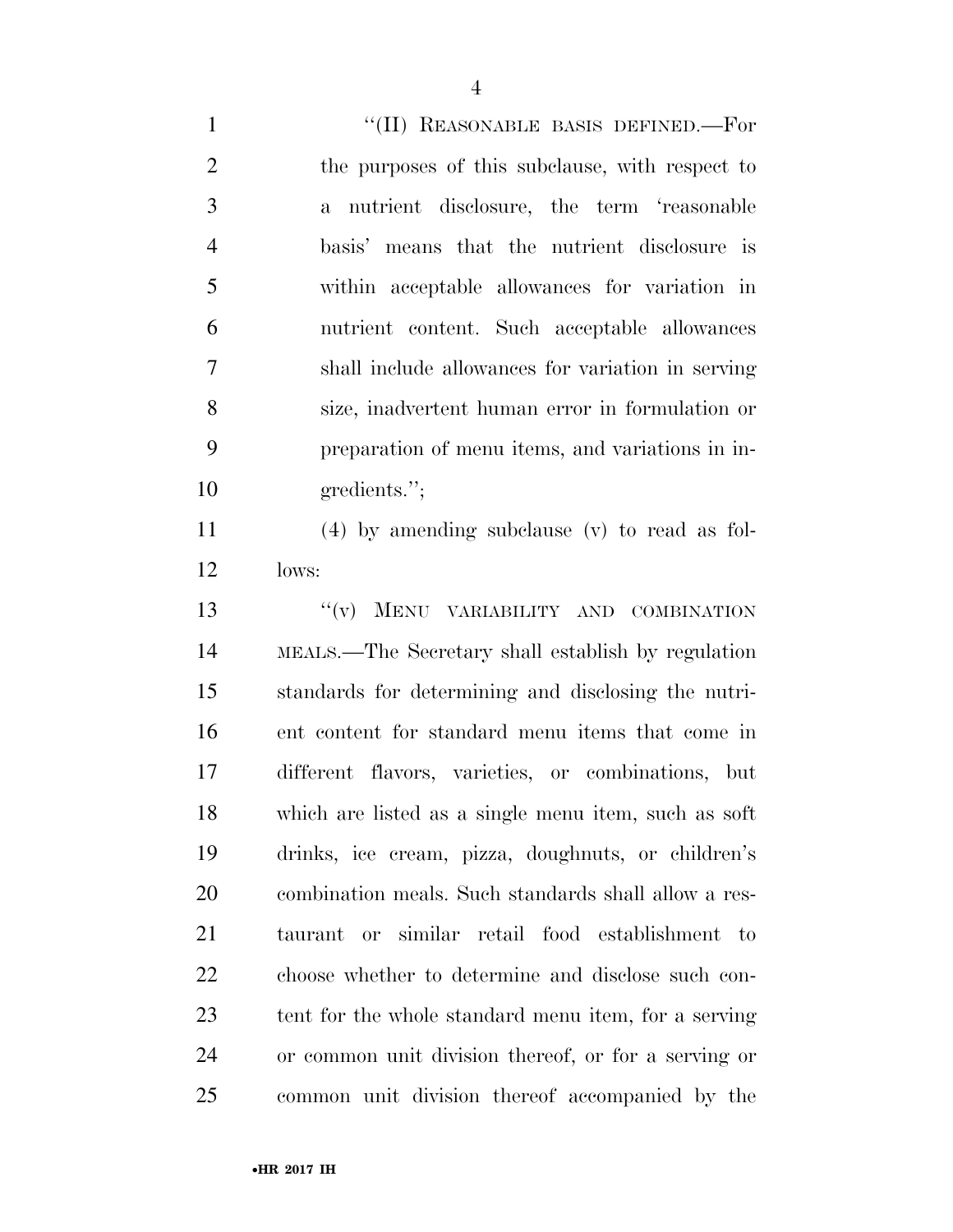number of servings or common unit divisions in the whole standard menu item. Such standards shall allow a restaurant or similar retail food establish- ment to determine and disclose such content by using any of the following methods: ranges, aver- ages, individual labeling of flavors or components, or labeling of one preset standard build. In addition to such methods, the Secretary may allow the use of other methods, to be determined by the Secretary, for which there is a reasonable basis (as such term 11 is defined in subclause  $(iv)(II)$ .";

12 (5) in subclause  $(x)$ —

 (A) by striking ''Not later than 1 year after the date of enactment of this clause, the Secretary shall promulgate proposed regulations to carry out this clause.'' and inserting ''Not later than 1 year after the date of enactment of the Common Sense Nutrition Disclosure Act of 2015, the Secretary shall issue proposed regula- tions to carry out this clause, as amended by such Act. Any final regulations that are pro- mulgated pursuant to the Common Sense Nu- trition Disclosure Act of 2015, and any final regulations that were promulgated pursuant to this clause before the date of enactment of the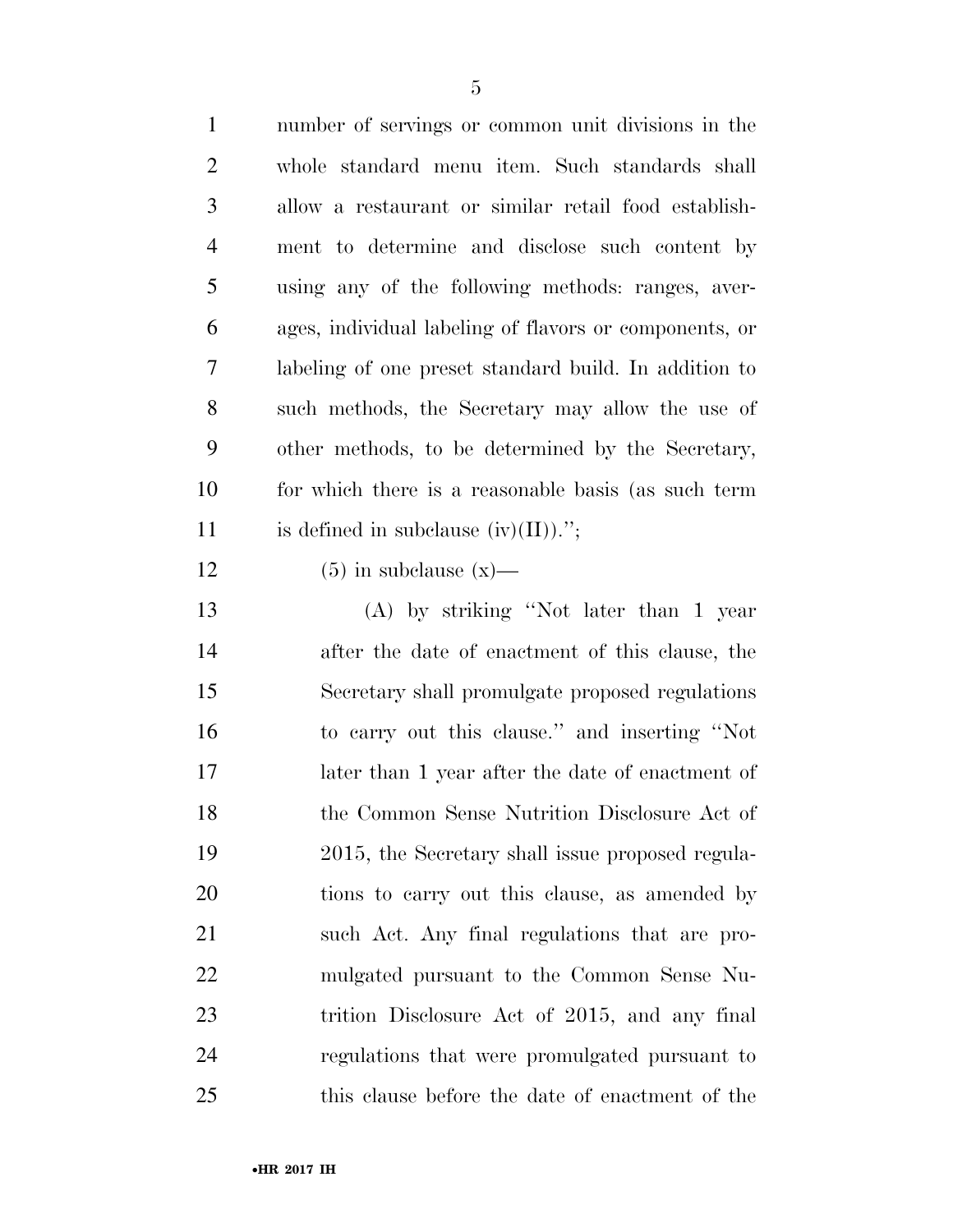| $\mathbf{1}$   | Common Sense Nutrition Disclosure Act of          |
|----------------|---------------------------------------------------|
| $\overline{2}$ | 2015, shall not take effect earlier than 2 years  |
| 3              | after the promulgation of final regulations pur-  |
| $\overline{4}$ | suant to the Common Sense Nutrition Disclo-       |
| 5              | sure Act of $2015$ ."; and                        |
| 6              | (B) by adding at the end the following:           |
| 7              | $``(IV)$ CERTIFICATIONS.—Res-                     |
| 8              | taurants and similar retail food estab-           |
| 9              | lishments shall not be required to pro-           |
| 10             | vide certifications or similar signed             |
| 11             | statements relating to compliance with            |
| 12             | the requirements of this clause.";                |
| 13             | $(6)$ by amending subclause (xi) to read as fol-  |
| 14             | lows:                                             |
| 15             | "(xi) DEFINITIONS.—In this clause:                |
| 16             | MENU; MENU BOARD.-The<br>``(I)<br>term            |
| 17             | 'menu' or 'menu board' means the one listing of   |
| 18             | items which the restaurant or similar retail food |
| 19             | establishment reasonably believes to be, and      |
| 20             | designates as, the primary listing from which     |
| 21             | customers make a selection in placing an order.   |
| 22             | The ability to order from an advertisement,       |
| 23             | coupon, flyer, window display, packaging, social  |
| 24             | media, or other similar writing does not make     |
| 25             | the writing a menu or menu board.                 |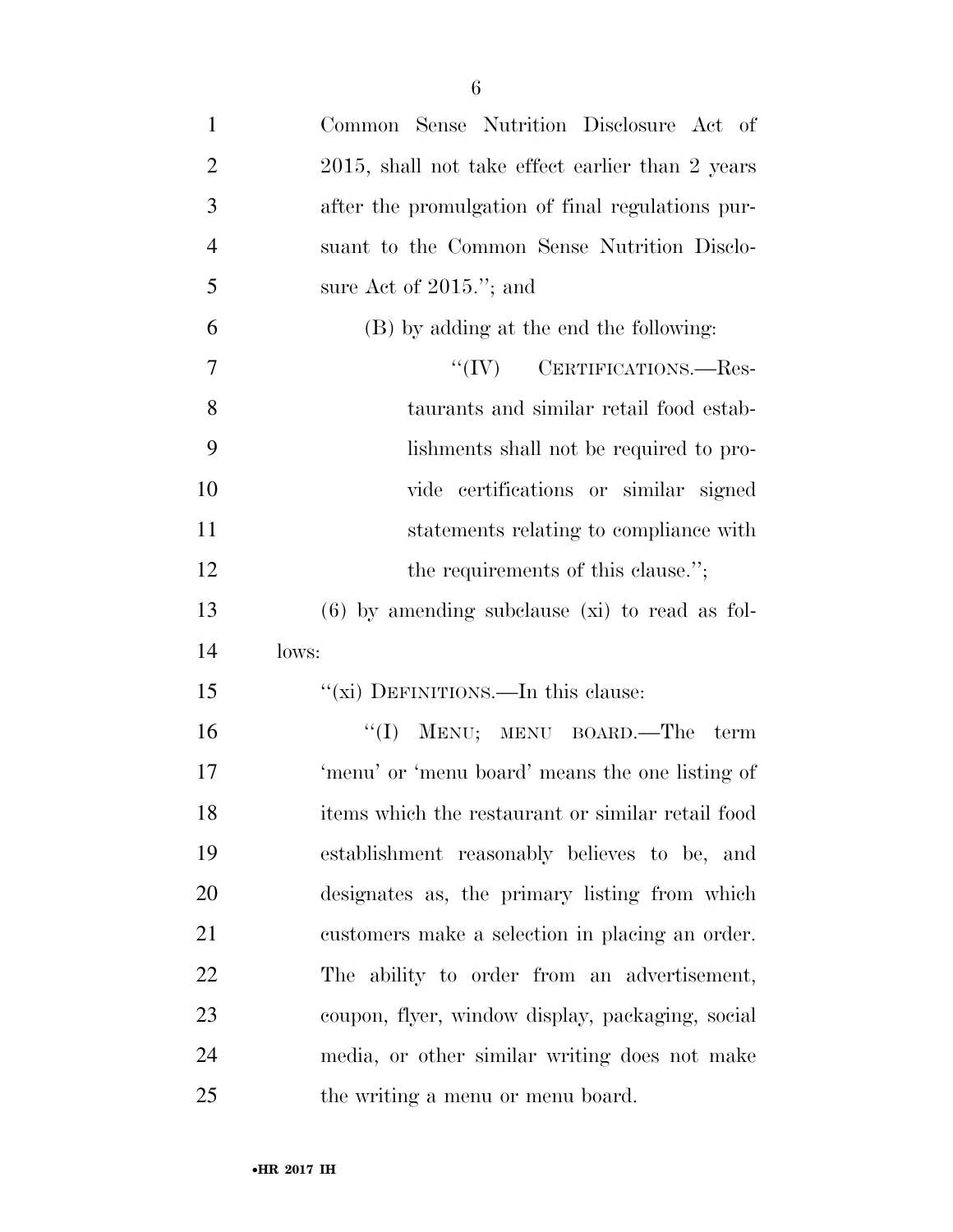| $\mathbf{1}$   | "(II) PRESET STANDARD BUILD.—The                    |
|----------------|-----------------------------------------------------|
| $\overline{2}$ | term 'preset standard build' means the finished     |
| 3              | version of a menu item most commonly ordered        |
| $\overline{4}$ | by consumers.                                       |
| 5              | "(III) RESTAURANT OR SIMILAR RETAIL                 |
| 6              | FOOD ESTABLISHMENT.—The term 'restaurant            |
| $\overline{7}$ | or similar retail food establishment' means a re-   |
| 8              | tail food establishment that derives more than      |
| 9              | 50 percent of its total revenue from the sale of    |
| 10             | food of the type described in subclause (i) or      |
| 11             | (ii) of clause $(A)$ . For purposes of this defini- |
| 12             | tion, the sale of motor fuel shall not count to-    |
| 13             | ward an establishment's total revenue.              |
| 14             | "(IV) STANDARD MENU ITEM.—The term                  |
| 15             | 'standard menu item' means a food item of the       |
| 16             | type described in subclause (i) or (ii) of sub-     |
| 17             | paragraph $(5)(A)$ with the same recipe prepared    |
| 18             | in substantially the same way with substantially    |
| 19             | the same food components that—                      |
| 20             | "(aa) is routinely included on a menu               |
| 21             | or menu board or routinely offered as a             |
| 22             | self-service food or food on display at 20 or       |
| 23             | more locations doing business under the             |
|                |                                                     |

same name; and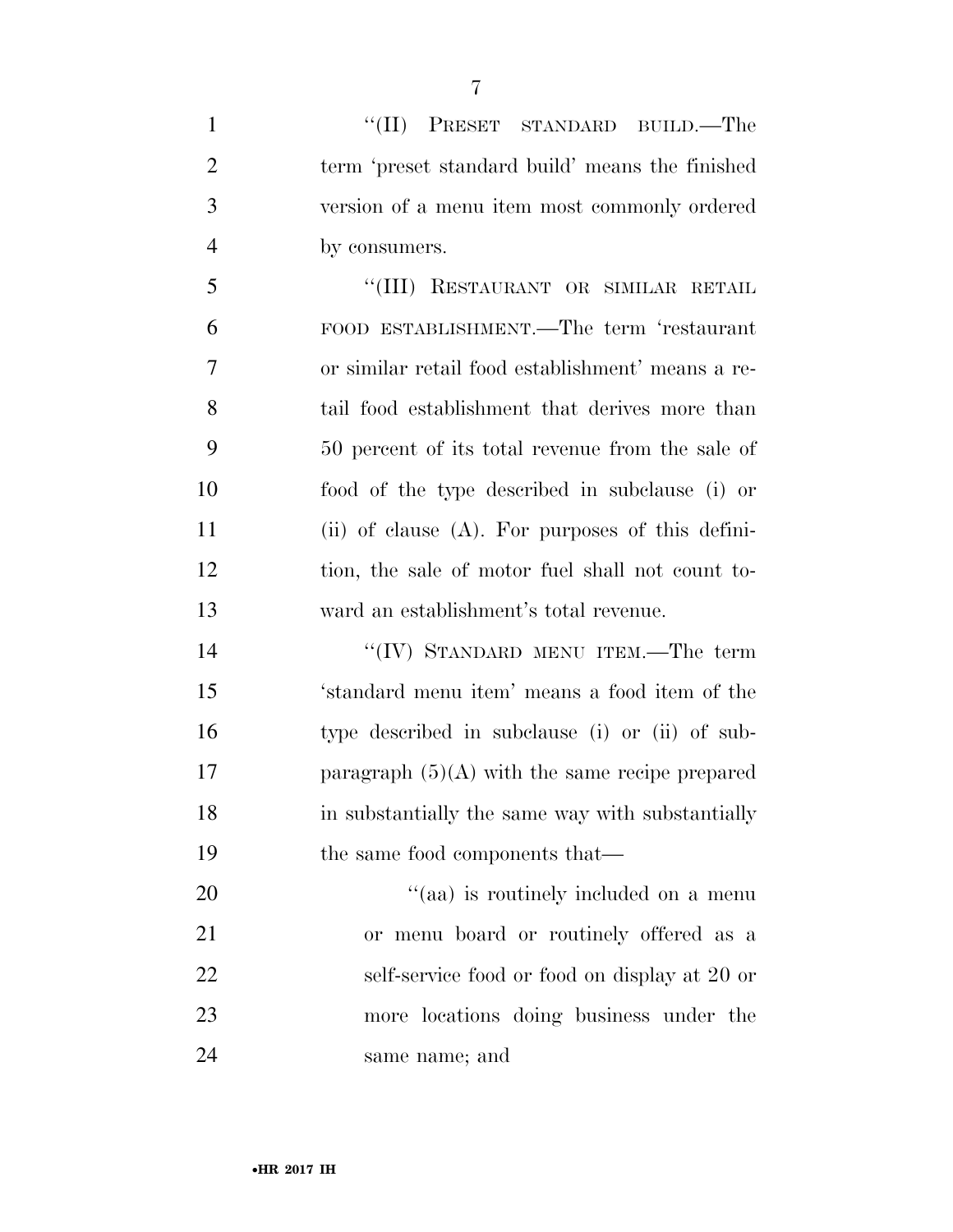| $\mathbf{1}$   | "(bb) is not a food referenced in item                           |
|----------------|------------------------------------------------------------------|
| $\overline{2}$ | $(vii)$ ."; and                                                  |
| 3              | (7) by adding at the end the following:                          |
| $\overline{4}$ | "(xii) COMPLIANCE.—Any establishment that                        |
| 5              | the Secretary determines is in violation of this clause          |
| 6              | shall have 90 days after receiving notification of the           |
| 7              | violation to correct the violation. The Secretary shall          |
| 8              | take no enforcement action, including the issuance               |
| 9              | of any public letter, for violations that are corrected          |
| 10             | within such 90-day period.".                                     |
| 11             | SEC. 3. LIMITATION ON LIABILITY FOR DAMAGES ARISING              |
| 12             | FROM NONCOMPLIANCE WITH NUTRITION                                |
| 13             | <b>LABELING REQUIREMENTS.</b>                                    |
|                |                                                                  |
| 14             | Section $403(q)(5)(H)$ of the Federal Food, Drug, and            |
| 15             | Cosmetic Act $(21 \text{ U.S.C. } 343(q)(5)(H))$ , as amended by |
| 16             | section 2, is further amended by adding at the end the           |
| 17             | following:                                                       |
| 18             | "(xiii) LIMITATION ON LIABILITY.—A                               |
| 19             | restaurant or similar retail food establish-                     |
| 20             | ment shall not be liable in any civil action                     |
| 21             | in Federal or State court (other than an                         |
| 22             | action brought by the United States or a                         |
| 23             | State) for any claims arising out of an al-                      |
| 24             | leged violation of—                                              |